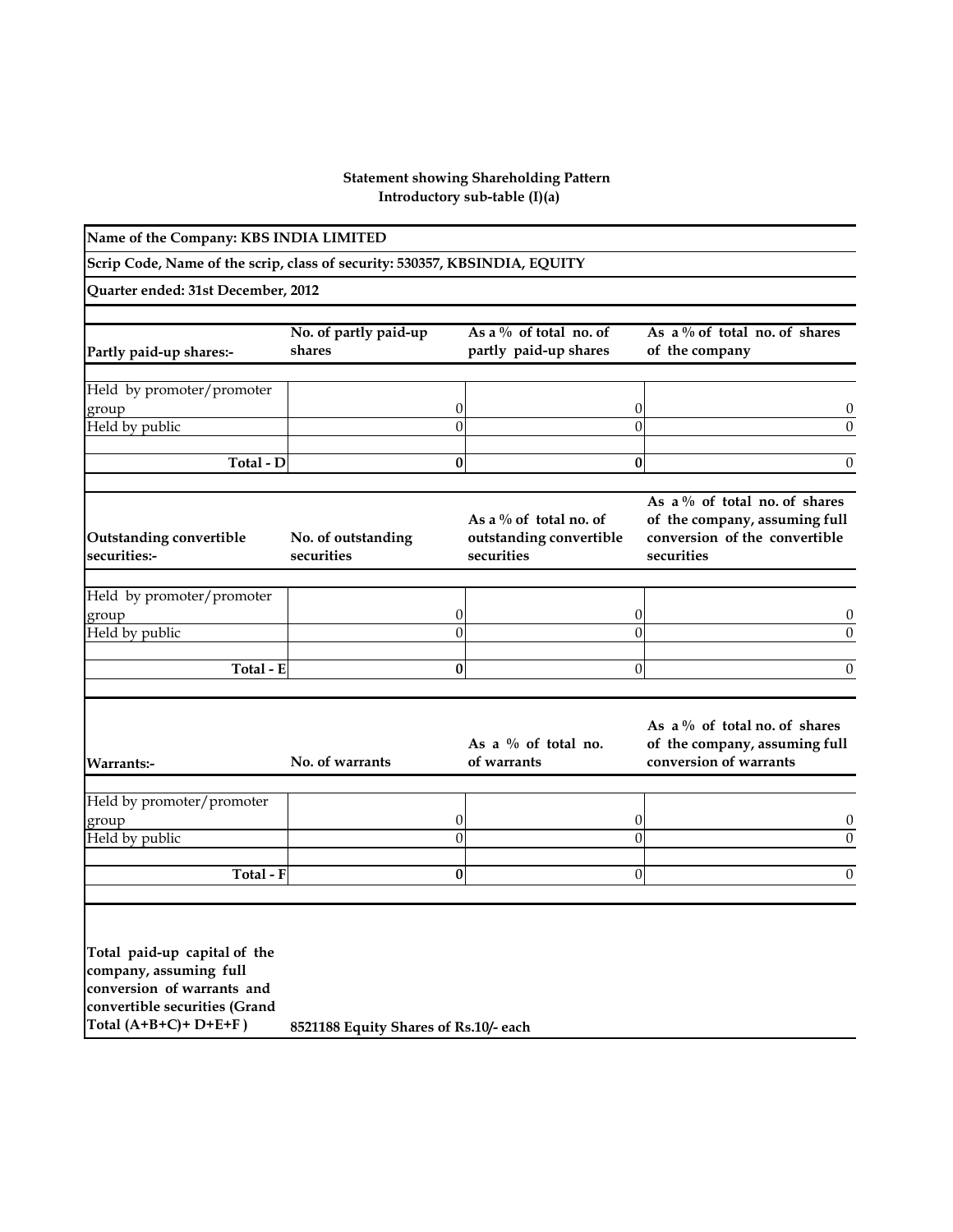| <b>Statement Showing Shareholding Pattern</b> |                                                                                          |                |                  |                  |                                       |                        |                  |                             |  |  |
|-----------------------------------------------|------------------------------------------------------------------------------------------|----------------|------------------|------------------|---------------------------------------|------------------------|------------------|-----------------------------|--|--|
|                                               |                                                                                          |                |                  | Table (I)(a)     |                                       |                        |                  |                             |  |  |
|                                               | Name of the Company: KBS INDIA LIMITED                                                   |                |                  |                  |                                       |                        |                  |                             |  |  |
|                                               | Quarter ended: 31st December, 2012                                                       |                |                  |                  |                                       |                        |                  |                             |  |  |
|                                               | Category Category of                                                                     | Number of      | Total number     | Number of shares | Total shareholding as a percentage of |                        |                  | Shares Pledged or otherwise |  |  |
| code                                          | Shareholder                                                                              | Shareholders   | of shares        | held in          |                                       | total number of shares |                  | encumbered                  |  |  |
|                                               |                                                                                          |                |                  | dematerialized   |                                       |                        |                  |                             |  |  |
|                                               |                                                                                          |                |                  | form             |                                       |                        |                  |                             |  |  |
|                                               |                                                                                          |                |                  |                  | As a percentage                       | As a percentage of     | Number of        | As a percentage             |  |  |
|                                               |                                                                                          |                |                  |                  | $of(A+B)^1$                           | $(A+B+C)$              | shares           |                             |  |  |
|                                               |                                                                                          |                |                  |                  |                                       |                        |                  |                             |  |  |
| (I)                                           | (II)                                                                                     | (III)          | (IV)             | (V)              | (VI)                                  | (VII)                  | (VIII)           | $(IX) = (VIII)/(IV)*100$    |  |  |
| (A)                                           | <b>Shareholding of Promoter and Promoter</b>                                             |                |                  |                  |                                       |                        |                  |                             |  |  |
|                                               | Group <sup>2</sup>                                                                       |                |                  |                  |                                       |                        |                  |                             |  |  |
| $\mathbf{1}$                                  | Indian                                                                                   |                |                  |                  |                                       |                        |                  |                             |  |  |
| (a)                                           | Individuals/Hindu Undivided Family                                                       | 5              | 3113128          | 3113128          | 50.04                                 | 36.53                  | $\mathbf{0}$     | 0.00                        |  |  |
| (b)                                           | Central Government/ State Government(s)                                                  |                |                  |                  |                                       |                        |                  |                             |  |  |
|                                               |                                                                                          | $\mathbf{0}$   | 0                | 0                | 0.00                                  | 0.00                   | $\boldsymbol{0}$ | 0.00                        |  |  |
| (c)                                           | <b>Bodies Corporate</b>                                                                  | $\theta$       | $\boldsymbol{0}$ | $\sqrt{ }$       |                                       |                        | $\mathbf{0}$     |                             |  |  |
|                                               | Financial Institutions/ Banks                                                            |                |                  |                  | 0.00                                  | 0.00                   |                  | 0.00                        |  |  |
| (d)                                           |                                                                                          | $\theta$       | $\boldsymbol{0}$ | $\sqrt{ }$       | 0.00                                  | 0.00                   | $\bf{0}$         | 0.00                        |  |  |
| (e)                                           | Any Other (Specify)                                                                      |                |                  |                  |                                       |                        |                  |                             |  |  |
| $(e-i)$                                       | Concern Acting Person                                                                    | $\Omega$       | $\Omega$         | $\sqrt{ }$       | 0.00                                  | 0.00                   | $\mathbf{0}$     | 0.00                        |  |  |
|                                               | Sub Total(A)(1)                                                                          | 5              | 3113128          | 3113128          | 50.04                                 | 36.53                  | $\bf{0}$         | 0.00                        |  |  |
| $\mathbf{2}$                                  | Foreign                                                                                  |                |                  |                  |                                       |                        |                  |                             |  |  |
| $\rm{a}$                                      | Individuals (Non-Residents Individuals/                                                  |                |                  |                  |                                       |                        |                  |                             |  |  |
|                                               | Foreign Individuals)                                                                     | $\Omega$       |                  |                  | 0.00                                  | 0.00                   | $\boldsymbol{0}$ | 0.00                        |  |  |
| b                                             | <b>Bodies Corporate</b>                                                                  | $\Omega$       | $\boldsymbol{0}$ | $\sqrt{2}$       | 0.00                                  | 0.00                   | $\mathbf{0}$     | 0.00                        |  |  |
| $\mathsf{c}$                                  | Institutions                                                                             | $\Omega$       | $\theta$         |                  | 0.00                                  | 0.00                   | $\mathbf{0}$     | 0.00                        |  |  |
| d                                             | Any Others(Specify)                                                                      |                |                  |                  |                                       |                        |                  |                             |  |  |
|                                               |                                                                                          |                |                  |                  |                                       |                        |                  |                             |  |  |
|                                               |                                                                                          | $\Omega$       | $\Omega$         | $\sqrt{ }$       | 0.00                                  | 0.00                   | $\boldsymbol{0}$ | 0.00                        |  |  |
|                                               | Sub Total(A)(2)                                                                          | $\bf{0}$       | $\bf{0}$         | $\mathbf{0}$     | 0.00                                  | 0.00                   | $\bf{0}$         | 0.00                        |  |  |
|                                               | Total Shareholding of Promoter and                                                       |                |                  |                  |                                       |                        |                  |                             |  |  |
|                                               | Promoter Group (A)= $(A)(1)+(A)(2)$                                                      | 5              | 3113128          | 3113128          | 50.04                                 | 36.53                  | 0                | 0.00                        |  |  |
| (B)                                           | Public shareholding                                                                      |                |                  |                  |                                       |                        |                  |                             |  |  |
| $\mathbf{1}$                                  | Institutions                                                                             |                |                  |                  |                                       |                        |                  |                             |  |  |
| (a)                                           | Mutual Funds/ UTI                                                                        | $\theta$       | $\boldsymbol{0}$ | $\sqrt{ }$       | 0.00                                  | 0.00                   | $\boldsymbol{0}$ | 0.00                        |  |  |
| (b)                                           | Financial Institutions / Banks                                                           | $\Omega$       | $\boldsymbol{0}$ | $\sqrt{ }$       | 0.00                                  | 0.00                   | $\mathbf{0}$     | 0.00                        |  |  |
| (c)                                           | Central Government/ State Government(s)                                                  |                |                  |                  |                                       |                        |                  |                             |  |  |
|                                               |                                                                                          | $\Omega$       | $\theta$         | $\sqrt{ }$       | 0.00                                  | 0.00                   | $\mathbf{0}$     | 0.00                        |  |  |
| (d)                                           | Venture Capital Funds                                                                    | $\Omega$       |                  | $\sqrt{ }$       | 0.00                                  | 0.00                   | $\mathbf{0}$     | 0.00                        |  |  |
| (e)                                           | <b>Insurance Companies</b>                                                               | $\theta$       | $\theta$         |                  | 0.00                                  | 0.00                   | $\mathbf{0}$     | 0.00                        |  |  |
| (f)                                           | Foreign Institutional Investors                                                          | $\overline{1}$ | 121980           | 121980           | 1.96                                  | 1.43                   | $\mathbf{0}$     | 0.00                        |  |  |
| (g)                                           | Foreign Venture Capital Investors                                                        | $\Omega$       |                  |                  | 0.00                                  | 0.00                   | $\mathbf{0}$     | 0.00                        |  |  |
| (h)                                           | Any Other (specify)                                                                      | $\Omega$       |                  |                  | 0.00                                  | 0.00                   | $\mathbf{0}$     | 0.00                        |  |  |
|                                               | Sub-Total (B)(1)                                                                         | $\mathbf{1}$   | 121980           | 121980           | 1.96                                  | 1.43                   | $\bf{0}$         | $\bf{0}$                    |  |  |
|                                               |                                                                                          |                |                  |                  |                                       |                        |                  |                             |  |  |
| B <sub>2</sub>                                | Non-institutions                                                                         |                |                  |                  |                                       |                        |                  |                             |  |  |
|                                               |                                                                                          |                |                  |                  |                                       |                        |                  |                             |  |  |
| (a)                                           | <b>Bodies Corporate</b>                                                                  | 24             | 97729            | 97629            | 1.57                                  | 1.15                   | $\mathbf{0}$     | 0.00                        |  |  |
| (b)                                           | Individuals                                                                              |                |                  |                  |                                       |                        |                  |                             |  |  |
|                                               | Individuals -i. Individual shareholders holding<br>nominal share capital up to Rs 1 lakh |                |                  |                  |                                       |                        |                  |                             |  |  |
|                                               |                                                                                          |                |                  |                  |                                       |                        |                  |                             |  |  |
| -1                                            |                                                                                          | 552            | 431140           | 307680           | 6.93                                  | 5.06                   | $\boldsymbol{0}$ | 0.00                        |  |  |
| $\rm II$                                      | ii. Individual shareholders holding nominal                                              |                |                  |                  |                                       |                        |                  |                             |  |  |
|                                               | share capital in excess of Rs. 1 lakh.                                                   |                |                  |                  |                                       |                        |                  |                             |  |  |
|                                               |                                                                                          | 25             | 1515044          | 1490044          | 24.35                                 | 17.78                  | $\boldsymbol{0}$ | 0.00                        |  |  |
| (c)                                           | Any Other (Specify)                                                                      |                |                  |                  |                                       |                        |                  |                             |  |  |
| $(c-i)$                                       | <b>Clearing Member</b>                                                                   | 6              | 42167            | 42167            | 0.68                                  | 0.49                   | $\mathbf{0}$     | 0.00                        |  |  |
| $(c-ii)$                                      | Director                                                                                 | $\mathbf{1}$   | 900000           | 900000           | 14.47                                 | 10.56                  | $\boldsymbol{0}$ | 0.00                        |  |  |
|                                               |                                                                                          |                |                  |                  |                                       |                        |                  |                             |  |  |
|                                               | Sub-Total (B)(2)                                                                         | 608            | 2986080          | 2837520          | 48.00                                 | 35.04                  | $\bf{0}$         | $0.00\,$                    |  |  |
| (B)                                           | Public Shareholding (B)=<br>Total                                                        |                |                  |                  |                                       |                        |                  |                             |  |  |
|                                               | $(B)(1)+(B)(2)$                                                                          | 609            | 3108060          | 2959500          | 49.96                                 | 36.47                  | 0                | 0.00                        |  |  |
|                                               |                                                                                          |                |                  |                  |                                       |                        |                  |                             |  |  |
|                                               | TOTAL $(A)+(B)$                                                                          | 614            | 6221188          | 6072628          | 100.00                                | 73.01                  | $\bf{0}$         | 0.00                        |  |  |
| (C)                                           | Shares held by Custodians and against                                                    |                |                  |                  |                                       |                        |                  |                             |  |  |
| 1                                             | Promoter and Promoter Group                                                              | $\mathbf{0}$   | $\mathbf{0}$     |                  | 0.00                                  | 0.00                   | $\boldsymbol{0}$ | 0.00                        |  |  |
| $\overline{2}$                                | Public                                                                                   | $\mathbf{1}$   | 2300000          | 2300000          | 0.00                                  | 26.99                  | $\boldsymbol{0}$ | $\boldsymbol{0}$            |  |  |
|                                               | Sub-Total (C)                                                                            | $\mathbf{1}$   | 2300000          | 2300000          | $0.00\,$                              | 26.99                  | $\bf{0}$         | $\bf{0}$                    |  |  |
|                                               |                                                                                          |                |                  |                  |                                       |                        |                  |                             |  |  |
|                                               | GRAND TOTAL (A)+(B)+(C)                                                                  | 615            | 8521188          | 8372628          | 0.00                                  | 100.00                 | $\bf{0}$         | $0.00\,$                    |  |  |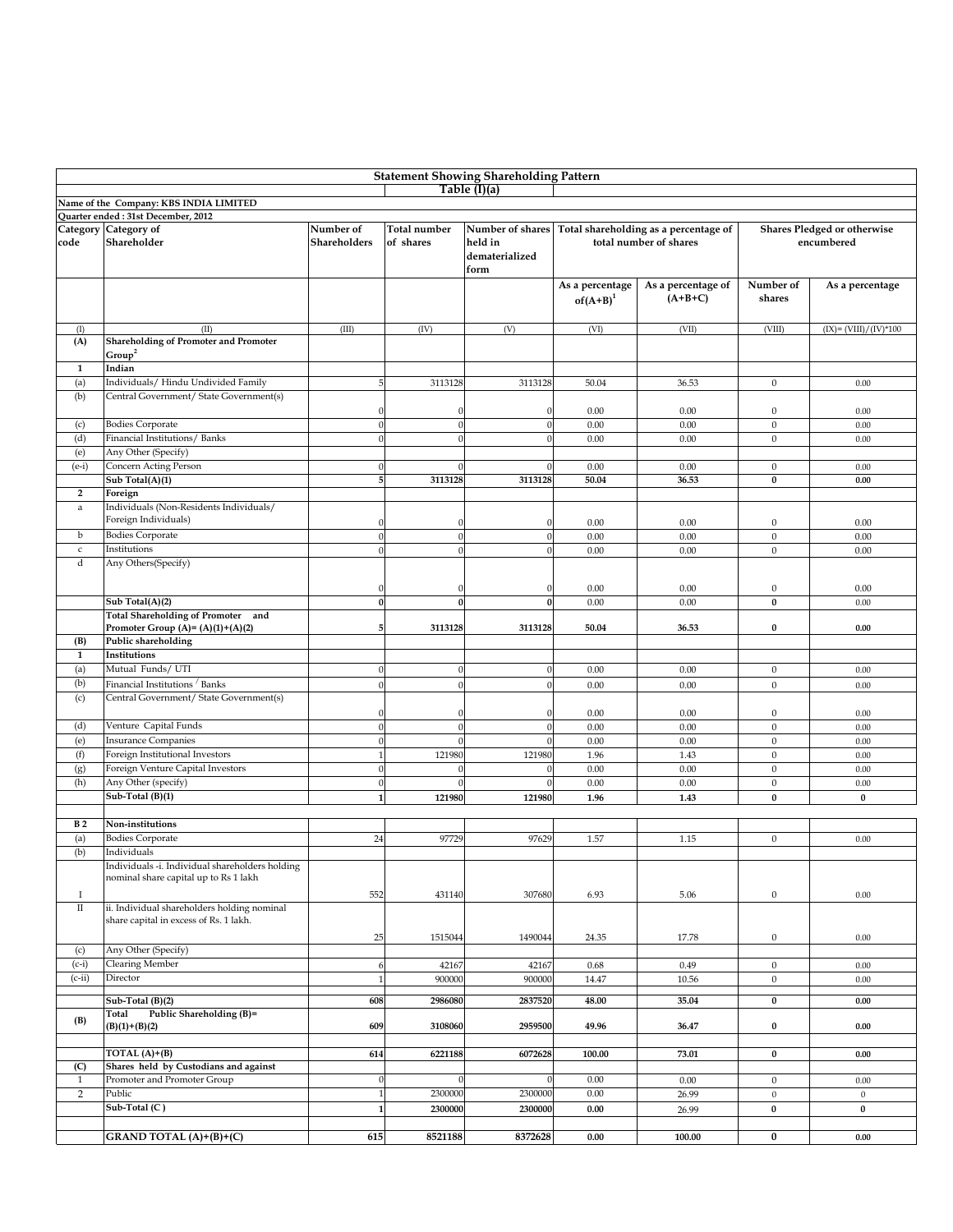## **(I)(b) Statement showing holding of securities (including shares, warrants, convertible securities) of persons belonging to the category "Promoter and Promoter Group" as on 31/12/2012**

| Sr. No.        | Name of the shareholder |                     | <b>Total shares held</b>                          |          |                         | Shares pledged or otherwise encumbered                                      |                  | Details of warrants                                                        |                          | Details of convertible<br>securities                                        | Total shares (including<br>underlying shares<br>assuming full<br>conversion of warrants |  |
|----------------|-------------------------|---------------------|---------------------------------------------------|----------|-------------------------|-----------------------------------------------------------------------------|------------------|----------------------------------------------------------------------------|--------------------------|-----------------------------------------------------------------------------|-----------------------------------------------------------------------------------------|--|
|                |                         | Number<br>of shares | As a % of grand<br>total<br>$(A) + (B)$<br>$+(C)$ | Number   | As a percentage         | As a % of grand Number of<br>total $(A)+(B)+(C)$<br>of sub-clause<br>(I)(a) | warrants<br>held | As a % total<br>number of<br>warrants of the securities held<br>same class | Number of<br>convertible | As a % total<br>number of<br>convertible<br>securities of<br>the same class | and convertible<br>securities) as a % of<br>diluted share capital                       |  |
| (I)            | (II)                    | (III)               | (IV)                                              | (V)      | $(VI) = (V)/(III)^*100$ | (VII)                                                                       | (VIII)           | (IX)                                                                       | (X)                      | (XI)                                                                        | (XII)                                                                                   |  |
|                | Tushar Suresh Shah      | 2209688             | 25.93                                             |          | 0.00                    | 0.00                                                                        |                  | 0.00                                                                       |                          | 0.00                                                                        | 25.93                                                                                   |  |
| $\overline{2}$ | Madhu Suresh Shah       | 881220              | 10.34                                             |          | 0.00                    | 0.00                                                                        |                  | 0.00                                                                       |                          | 0.00                                                                        | 10.34                                                                                   |  |
| 3              | Tanya Tushar Shah       | 20000               | 0.23                                              |          | 0.00                    | 0.00                                                                        |                  | 0.00                                                                       |                          | 0.00                                                                        | 0.23                                                                                    |  |
|                | Namita Tushar Shah      | 1120                | 0.01                                              |          | 0.00                    | 0.00                                                                        |                  | 0.00                                                                       |                          | 0.00                                                                        | 0.01                                                                                    |  |
| -5             | Tanay Tushar Shah       | 1100                | 0.01                                              |          | 0.00                    | 0.00                                                                        |                  | 0.00                                                                       |                          | 0.00                                                                        | 0.01                                                                                    |  |
|                |                         |                     |                                                   |          |                         |                                                                             |                  |                                                                            |                          |                                                                             |                                                                                         |  |
| <b>TOTAL</b>   |                         | 3113128             | 36.53                                             | $\Omega$ | 0.00                    | 0.00                                                                        |                  | 0.00                                                                       | $\mathbf{0}$             | 0.00                                                                        | 36.53                                                                                   |  |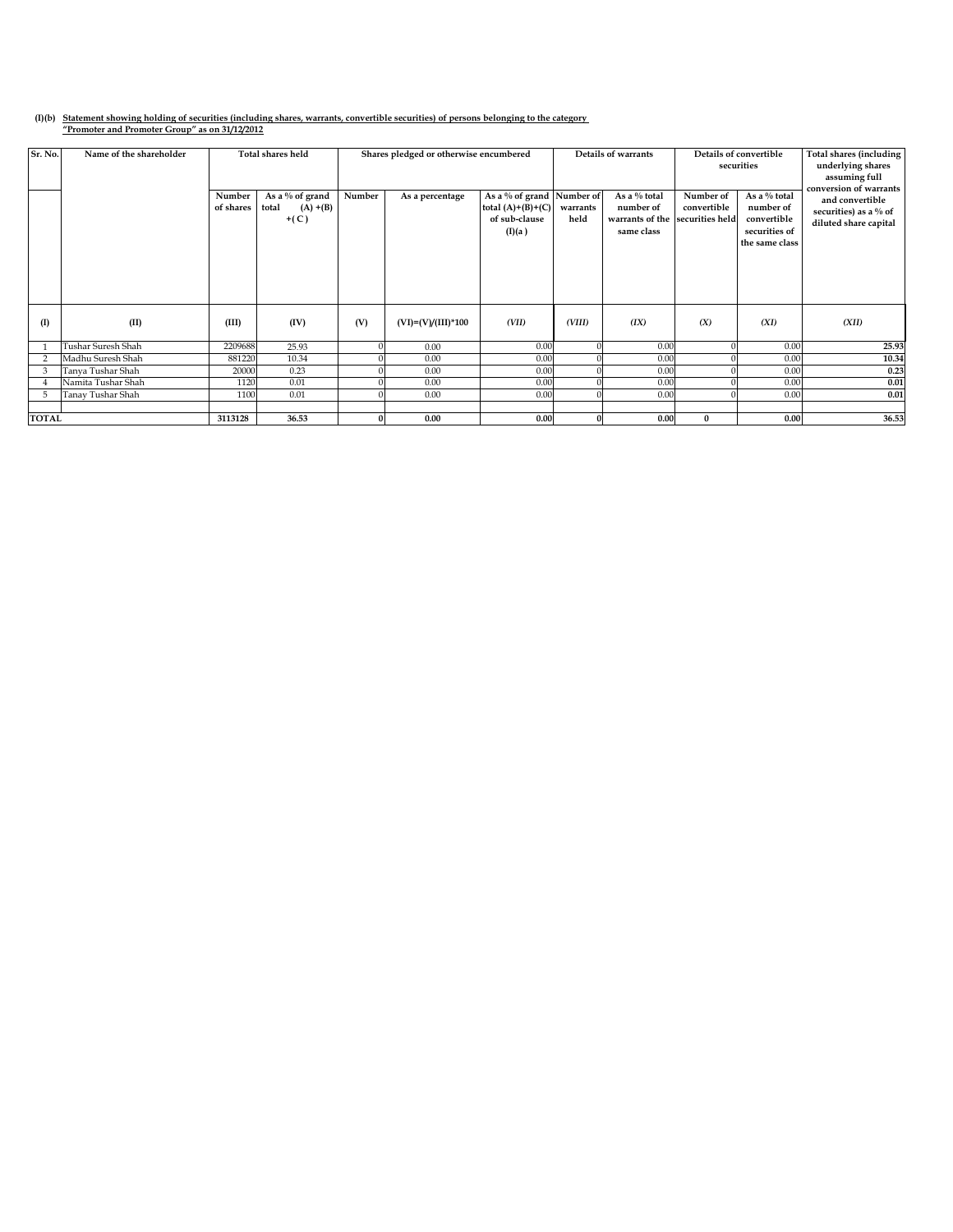## **(I)(c)(i) Statement showing holding of securities (including shares, warrants, convertible securities) of persons belonging to the category "Public" and holding more than 1% of the total number of shares as on 31/12/2012**

| Sr. No.      | Name of the shareholder    | Number of shares |                                                                              |                               |                                                              |                                             |                                                                                 | <b>Total shares</b>                                                                                                                     |  |
|--------------|----------------------------|------------------|------------------------------------------------------------------------------|-------------------------------|--------------------------------------------------------------|---------------------------------------------|---------------------------------------------------------------------------------|-----------------------------------------------------------------------------------------------------------------------------------------|--|
|              |                            |                  | Shares as a percentage of                                                    | Detail of warrants            |                                                              | Details of convertible                      |                                                                                 | <i>(including)</i>                                                                                                                      |  |
|              |                            |                  | total number of shares                                                       |                               |                                                              |                                             | securities                                                                      |                                                                                                                                         |  |
|              |                            | above}           | {i.e., Grand Total<br>$(A)+(B)+(C)$ indicated in<br>Statement at para (I)(a) | Number of<br>warrants<br>held | As a $%$ total<br>number of<br>warrants of<br>the same class | Number of<br>convertible<br>securities held | $\%$ w.r.t total<br>number of<br>convertible<br>securities of<br>the same class | unerlying shares<br>assuming full<br>conversion of<br>warrants and<br>convertible<br>securities as $a\%$<br>of diluted share<br>capital |  |
|              | <b>KETAN BABULAL SHAH</b>  | 900000           | 10.56                                                                        |                               | 0.00                                                         |                                             | 0.00                                                                            | 10.56                                                                                                                                   |  |
|              | YOGESH HARIVANDAN          |                  |                                                                              |                               | 0.00                                                         |                                             | 0.00                                                                            |                                                                                                                                         |  |
| 2            | <b>CHANDAWALLA</b>         | 893492           | 10.49                                                                        |                               |                                                              |                                             |                                                                                 | 10.49                                                                                                                                   |  |
| 3            | <b>ARES DIVERSIFIED DR</b> | 121980           | 1.43                                                                         |                               | 0.00                                                         |                                             | 0.00                                                                            | 1.43                                                                                                                                    |  |
|              |                            |                  |                                                                              |                               |                                                              |                                             |                                                                                 |                                                                                                                                         |  |
| <b>TOTAL</b> |                            | 1915472          | 22.48                                                                        |                               | 0.00                                                         | $\Omega$                                    | 0.00                                                                            | 22.48                                                                                                                                   |  |